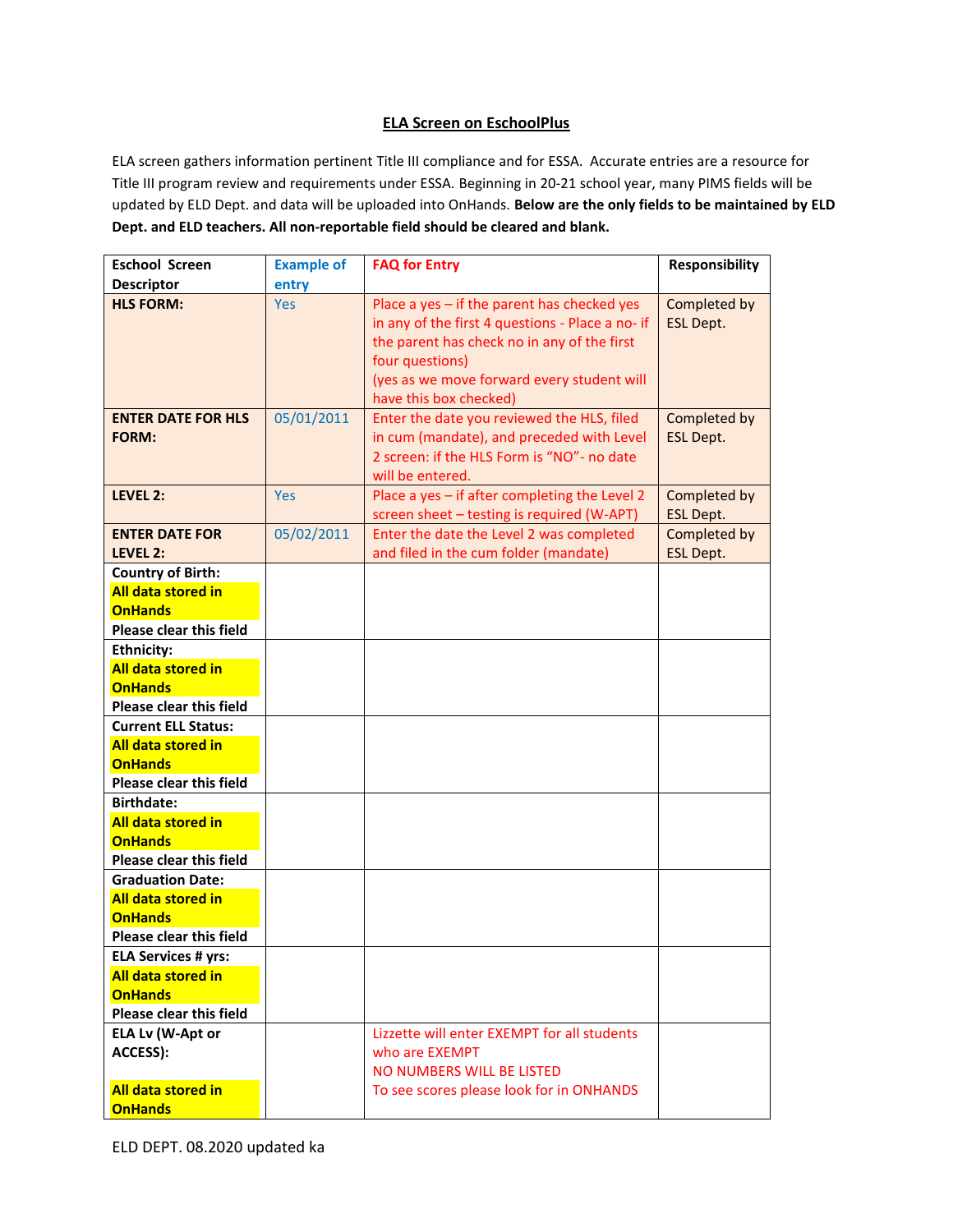| <b>Please clear this field</b>                    |                  |                                               |                    |
|---------------------------------------------------|------------------|-----------------------------------------------|--------------------|
| Do not clear word                                 |                  |                                               |                    |
| <b>EXEMPT</b>                                     |                  |                                               |                    |
| <b>IEP Status:</b>                                | 80               | <b>Accommodation Plan (504 Plan)</b>          | Completed by       |
|                                                   | 33               | Autism                                        | <b>FSI Teacher</b> |
| <b>INFORMATION</b>                                | 73               | <b>Blind and Vision</b>                       |                    |
| <b>NEEDED FOR ACCESS</b>                          | 71               | Deaf and Hearing                              |                    |
| <b>LABELS - DIRECTLY</b>                          | 31               | <b>Emotional Support</b>                      |                    |
| <b>IMPACTS AMAO'S</b>                             | 32               | <b>Emotional Support/Iter</b>                 |                    |
|                                                   | 44               | <b>Full Time Learning Support</b>             |                    |
|                                                   | 43               | Gifted                                        |                    |
|                                                   | 46               | <b>Intensive Learning Support</b>             |                    |
|                                                   | 42               | Language Intensive                            |                    |
|                                                   | 41               | <b>Learning Support</b>                       |                    |
|                                                   | 11               | Life Skills                                   |                    |
|                                                   | 70               | <b>MDS</b>                                    |                    |
|                                                   | 72               | <b>Physical Support</b>                       |                    |
|                                                   | 25               | Speech                                        |                    |
|                                                   |                  | **IEP must include that the student is an     |                    |
|                                                   |                  | ELL.                                          |                    |
|                                                   |                  | **IEP team cannot remove the ELL              |                    |
|                                                   |                  | designation from a student.                   |                    |
|                                                   | $**$ No          | ** ALL ELL students must meet the exit        |                    |
|                                                   | <b>TESTING**</b> | criteria to be exited from ESL.               |                    |
|                                                   |                  | **No TESTING (only if IEP states, "does       |                    |
|                                                   |                  | not participate in state and standardized     |                    |
|                                                   |                  | testing"                                      |                    |
|                                                   |                  | <b>** IEP students who take the PASA will</b> |                    |
|                                                   |                  | take the ALTERNATE ACCESS                     |                    |
| <b>ELA Entry/Re-Entry:</b>                        |                  |                                               |                    |
| All data stored in                                |                  |                                               |                    |
| <b>OnHands</b>                                    |                  |                                               |                    |
| <b>Please clear this field</b>                    |                  |                                               |                    |
| <b>Parent Notification</b>                        | 00/00/0000       | Date parent is sent info                      | Completed by       |
| <b>TITLE III:</b>                                 |                  | Must occur within 30 days of the start of     |                    |
|                                                   |                  |                                               | <b>FSI Teacher</b> |
|                                                   |                  | school or 14 days of new entry                |                    |
| <b>Grade Level</b>                                | 00/00/0000       | Date ESL teacher disseminates:                | Completed by       |
| <b>Notification:</b>                              |                  | <b>PHLOTE</b> list                            | <b>ESL Teacher</b> |
|                                                   |                  | <b>ELL student list</b><br>٠                  |                    |
|                                                   |                  | <b>CAN-Do indicators</b>                      |                    |
|                                                   |                  |                                               |                    |
|                                                   |                  | <b>Accommodations</b>                         |                    |
|                                                   |                  | Must occur within 30 days of the start of     |                    |
|                                                   |                  | school or 14 days of new entry                |                    |
| <b>Parent Orientation</b><br><b>Notification:</b> | 00/00/0000       | Date of Parent Open House or date             | Completed by       |
|                                                   |                  | information mailed                            | <b>ESL Teacher</b> |
|                                                   |                  |                                               |                    |
| <b>Parent Notification of</b>                     | 00/00/0000       |                                               | Completed by       |
| Exit:                                             |                  |                                               | ESL Dept.          |
| <b>This is the</b>                                |                  |                                               |                    |
| <b>Reclassification date.</b>                     |                  |                                               |                    |
| Grade of Entry/Re-<br>entry into HBGSD            |                  |                                               |                    |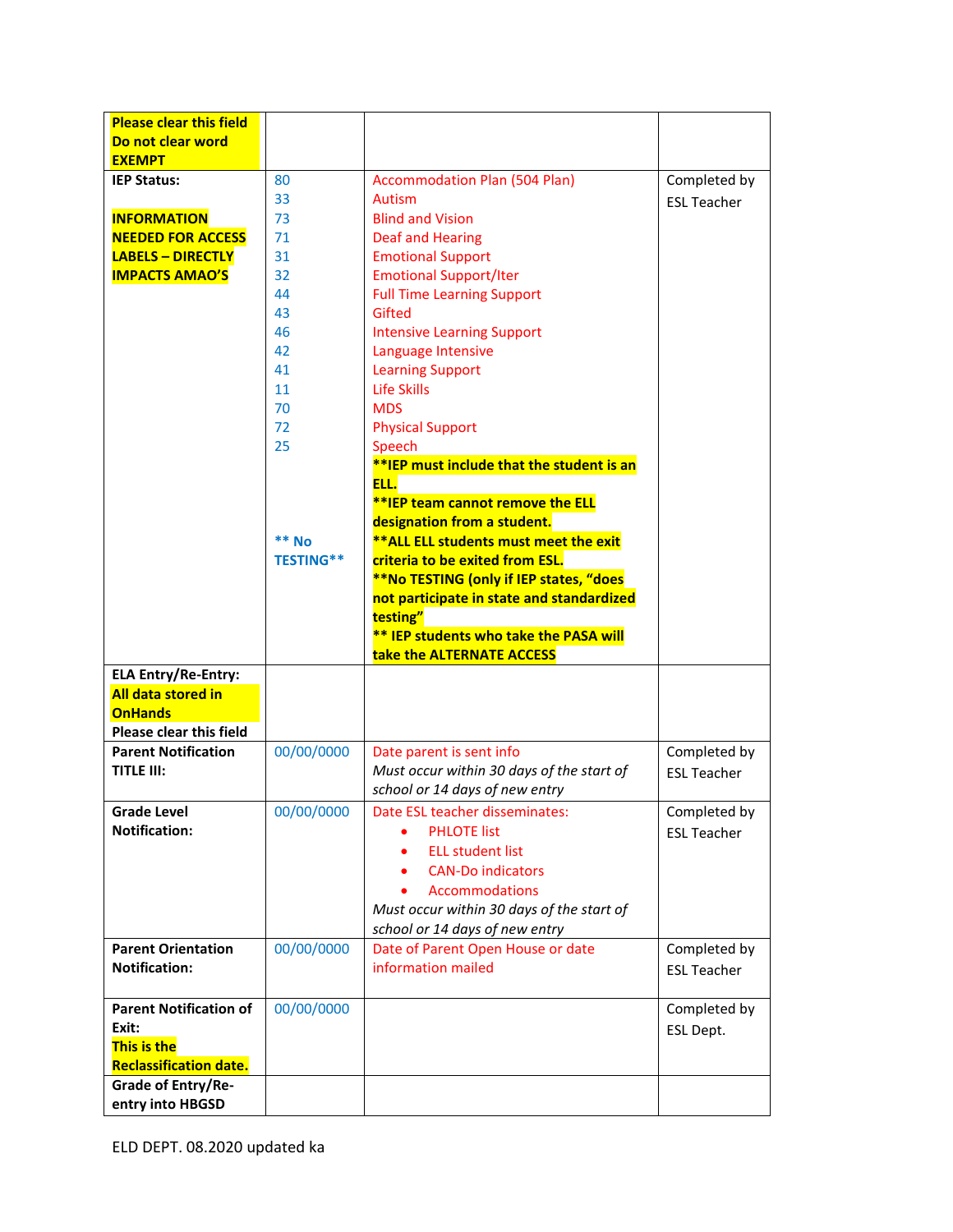| /ELA:                          |            |                                         |              |
|--------------------------------|------------|-----------------------------------------|--------------|
| All data stored in             |            |                                         |              |
| <b>OnHands</b>                 |            |                                         |              |
| Please clear this field        |            |                                         |              |
| US Entry $-$                   |            |                                         |              |
| <b>IMMIGRANTS ONLY</b>         |            |                                         |              |
|                                |            |                                         |              |
| All data stored in             |            |                                         |              |
| <b>OnHands</b>                 |            |                                         |              |
| <b>Please clear this field</b> |            |                                         |              |
|                                |            |                                         |              |
| Other                          |            |                                         |              |
| City/State/Country of          |            |                                         |              |
| <b>Residence</b>               |            |                                         |              |
|                                |            |                                         |              |
| <b>Other Status:</b>           |            |                                         | Completed by |
|                                |            | Refugee                                 | ELD Dept.    |
|                                |            | <b>Migrant</b>                          |              |
|                                |            |                                         |              |
|                                |            |                                         |              |
| <b>Years - IMMIGRANTS</b>      |            |                                         |              |
| <b>ONLY</b>                    |            |                                         |              |
| All data stored in             |            |                                         |              |
| <b>OnHands</b>                 |            |                                         |              |
| <b>Please clear this field</b> |            |                                         |              |
| <b>IMMIGRANT Status</b>        |            |                                         |              |
|                                |            |                                         |              |
| All data stored in             |            |                                         |              |
| <b>OnHands</b>                 |            |                                         |              |
| <b>Please clear this field</b> |            |                                         |              |
| Date 1st enrolled in US        |            |                                         |              |
| K5-12 School:                  |            |                                         |              |
|                                |            |                                         |              |
| All data stored in             |            |                                         |              |
| <b>OnHands</b>                 |            |                                         |              |
| <b>Please clear this field</b> |            |                                         |              |
| <b>ACCESS TIER ORDER:</b>      |            |                                         |              |
| <b>Leave Blank Data</b>        |            |                                         |              |
| pulled from ONHands            |            |                                         |              |
| <b>Home School Donot</b>       |            | DO NOT UPDATE.                          |              |
| Use:                           |            |                                         |              |
| <b>ELA Teacher:</b>            |            |                                         |              |
| All data stored in             |            |                                         |              |
| <b>OnHands</b>                 |            |                                         |              |
| <b>Please clear this field</b> |            |                                         |              |
| <b>CBE/Content-Based</b>       |            |                                         |              |
| ESL:                           |            |                                         |              |
| All data stored in             |            |                                         |              |
| <b>OnHands</b>                 |            |                                         |              |
| <b>Please clear this field</b> |            |                                         |              |
|                                |            |                                         |              |
| <b>Parent Notification of</b>  | 00/00/0000 | Date ACCESS results Parent Notification | Completed by |

ELD DEPT. 08.2020 updated ka